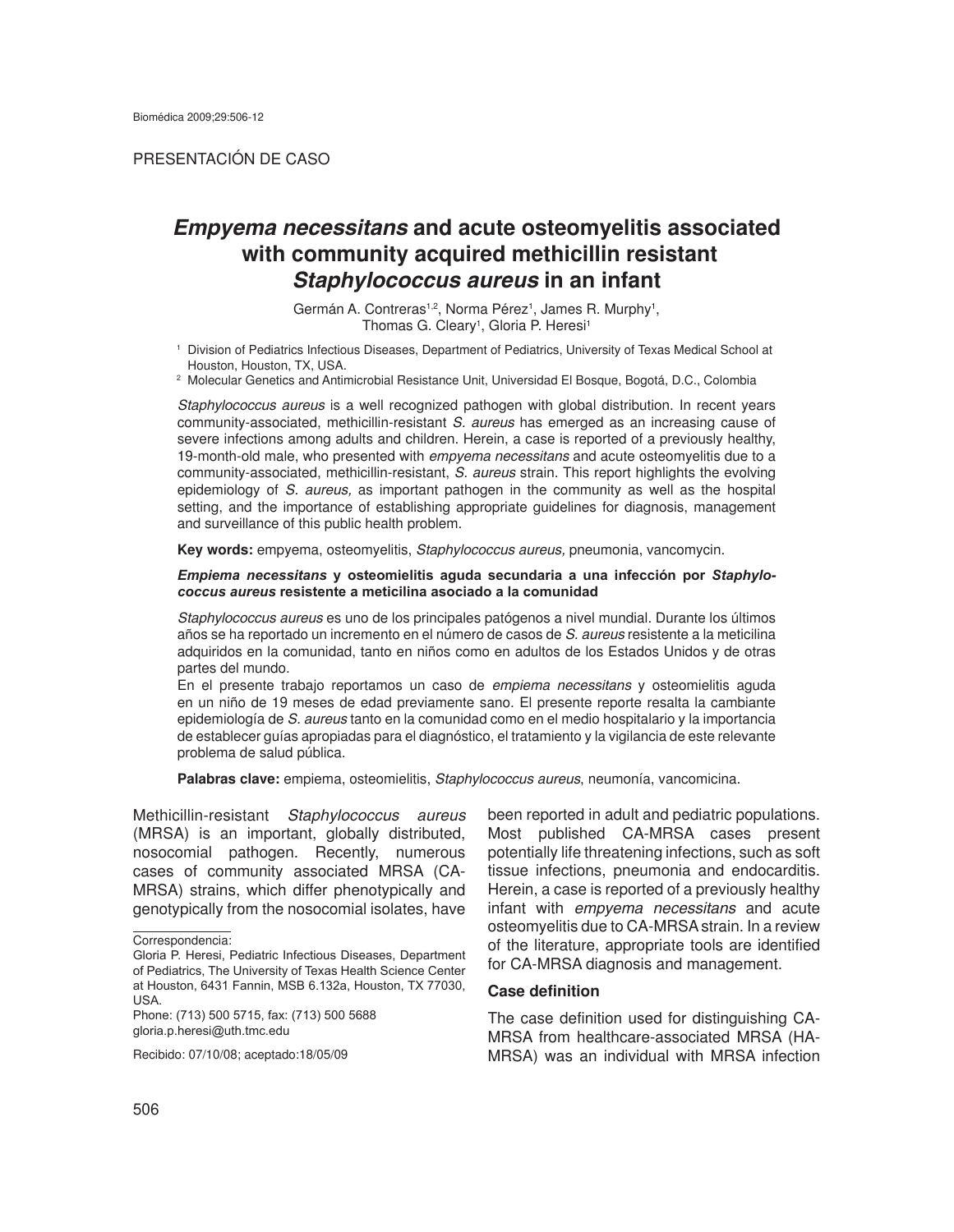that met all of the following criteria: 1) the MRSA diagnosis was made in the outpatient setting or by positive culture for MRSA within 48 hours after admission to the hospital, 2) no medical history of MRSA infection, 3) no medical history in the past year of hospitalization, surgery or permanently inserted catheters or medical devices that penetrate the skin.

## **Case report**

A previously healthy 19-month-old, African American male was seen at a community hospital emergency room (Houston, TX) because of a five-day history of fever and chest tenderness. A diagnosis of left side pneumonia was made and the patient was discharged, with on azithromycin and acetaminophen.

Three days later he returned to the emergency room with persistent fever, pain over his left chest wall and worsening of respiratory symptoms. He was given albuterol, atrovent and one dose of ceftriaxone and vancomycin; later, he was transferred to the Hermann Hospital (Houston TX). No history of previous hospitalizations, antibiotic use, or sick contacts were documented.

The patient appeared to be in moderate distress; he had a temperature of 98°F, a pulse of 168 beats per minute and a respiratory rate of 60 per minute. Chest examination revealed a 3 x 4 cm mass in the left chest wall between the midclavicular and axillary lines, approximately between the third and fifth intercostal spaces.

Breath sounds over the entire left side of the chest were decreased. The remainder of the examination was unremarkable.

Laboratory data showed a white blood count of 8,200 with 15% neutrophils, 13% bands**,** 42% lymphocytes and 11% lymphocytes. Hemoglobin was 11.8 g/dl, hematocrit 35.3% and platelet count of  $328,000$  mm<sup>3</sup>.

A chest radiograph showed complete opacification of the left hemithorax consistent with pneumonia and effusion (figure 1). A contrast computed tomography scan of the chest showed a large left empyema with total collapse of the left upper lobe and extension into the left chest wall. A diagnosis of *empyema necessitans* was made on the basis of the scan and clinical presentation; subsequently, a left thoracospic decortication was performed with removal of fibrin-purulent exudates, and ceftriaxone plus vancomycin were administrated.

Given the history of bilateral pulmonary nodules compatible with septic emboli, two echocardiograms were performed and were negative for endocarditis. Blood cultures at admission and cultures from the purulent fluid extracted from lungs and from the subcutaneous and chest wall collections were positive for *S. aureus* infection which was resistant to oxacillin and erythromycin. The isolate was sensitive to clindamycin, gentamycin, rifampin,trimethoprimsulfamethoxazole (TMP-SMX), vancomycin, and



**Figure 1.** Chest X-ray and CT scan of the chest.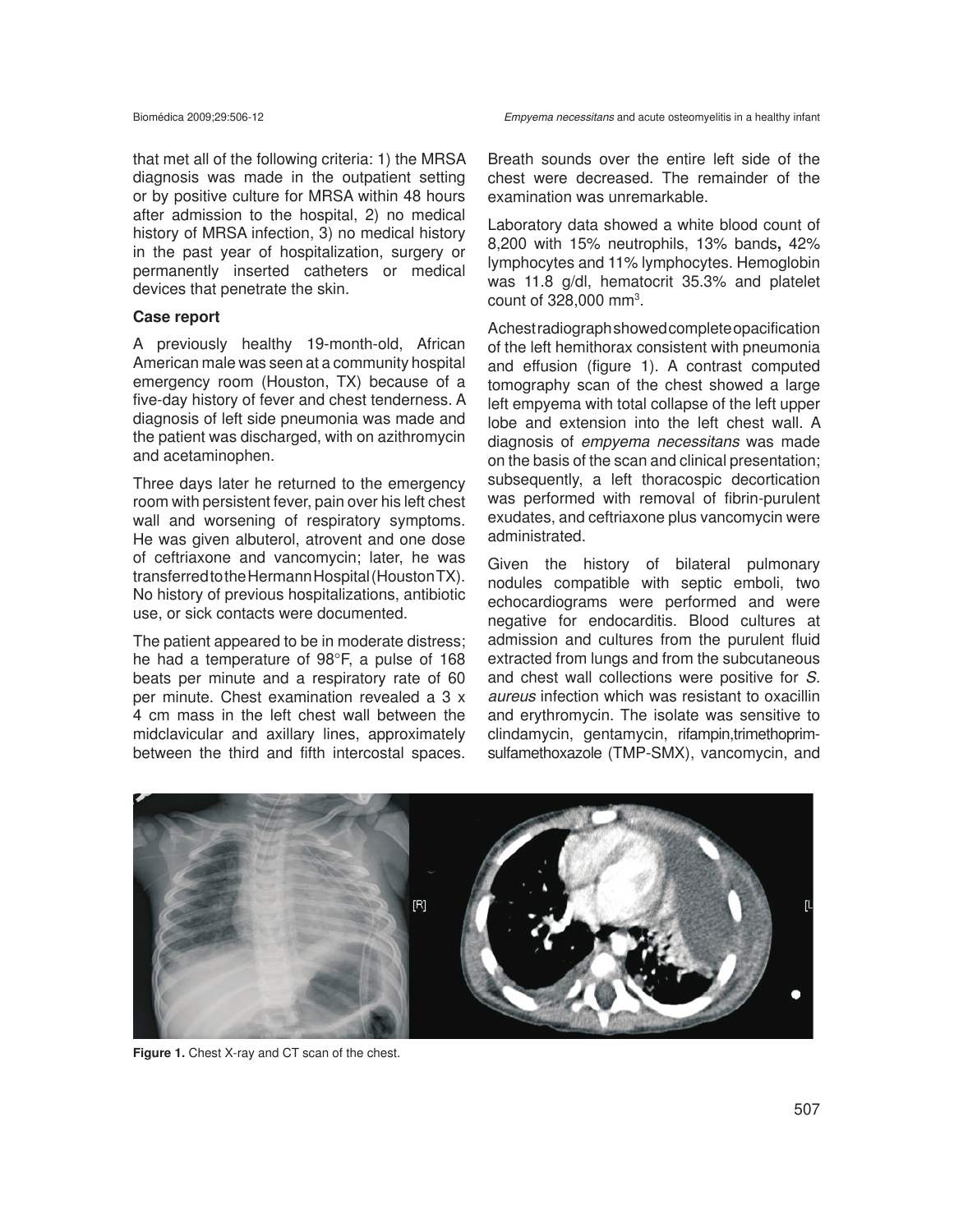tetracycline. Ceftriaxone was discontinued, and gentamycin was administered with the vancomycin for two weeks.

During his hospitalization, local swelling and tenderness in the right thigh was found and thrombosis of right femoral and popliteal vein was documented; therefore, anticoagulation therapy with heparin was initiated. Additionally, magnetic resonance imaging showed early stages of acute osteomyelitis of right distal femur (figure 2); therefore, vancomycin was continued for 36 days, followed by oral clindamycin. The patient was discharged after resolution of the lung infection and maintained on oral clindamycin to complete the treatment for osteomyelitis. Anticoagulation with warfarin was continued for three months. At follow up, the patient appeared completely recovered.

## **Discussion**

*Empyema necessitans* is a rare clinical condition, which was initially recognized by Gullan De Baillon in 1640 (1). This complication of empyema is characterized by the extension of pus from the pleural cavity into the thoracic wall



**Figure 2.** Magnetic resonance image of the right femur. The arrow shows signs of osteomyelitis involving the distal right femoral metaphysis (arrow), plus myositis of the right thigh and subcutaneous cellulitis as well.

to form a mass of purulent fluid in the adjacent soft tissues. The most common sites of extension are the anterior chest wall, esophagus and mediastinum and alternative areas of extension include breast, diaphragm, retroperitoneum, and groin (2). *Empyema necessitans* is usually reported in adults; and rarely in pediatric patients (1-3). The majority of the cases are associated with *Mycobacterium tuberculosis*, *Streptococcus pneumoniae, S. aureus, Streptococcus milleri, Pseudomonas cepacia,* and *Mycobacterium avium-intracellulare*. Non infections etiologies include lymphomas, bronchogenic carcinoma, mesothelioma and sarcomas (1,4-5). Two cases of *empyema necessitans* due to CA-MRSA have been reported in otherwise healthy children (5,6).

Currently, CA-MRSA is one of the most common causes of pneumonia in all age groups (7-10). These cases are characterized by high fever, hypotension, leucopenia and multilobar infiltrates that usually progress into abscess/empyema. Metastatic pulmonary infections have become more frequent among infants with invasive staphylococci disease, especially among those with bone and joint infections (similar to the current report) (11). Furthermore, an increased frequency of deep venous thrombosis (DVT) associated with bone infections has been reported (11). Therefore, when the history and physical examination suggest metastatic disease, laboratory and diagnostic imaging evaluation are recommended for confirmation.

However, routine performance of echocardiography for individuals with *S. aureus* bacteremia is controversial (12-14). Nevertheless, evaluation of children for endocarditis seems prudent when blood culture results are persistently positive or when findings consistent with pulmonary emboli are noted on chest radiograph images (15).

The primary approaches to CA-MRSA infections management include surgical drainage, along with cultures for bacterial identification and drug susceptibility testing, followed by adequate antimicrobial therapy (16). The primary therapy in the management of *empyema necessitans*  includes aggressive drainage of abscesses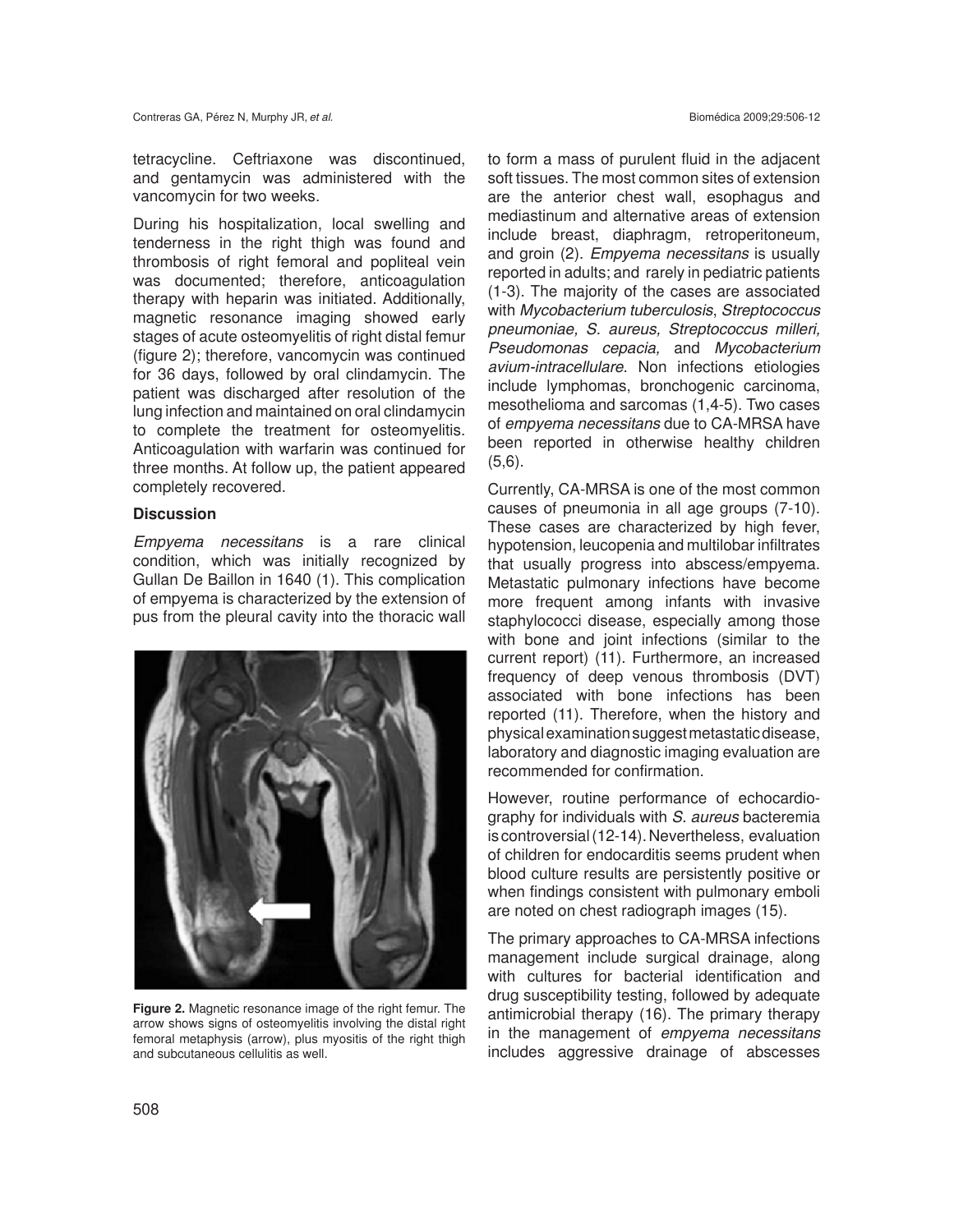or other purulent collections by thoracotomy, decortications or wide surgical drainage, and adequate antimicrobial therapy.

The specific choice of antistaphylococcal agent depends on the site of the infection and the susceptibility of the isolates to antimicrobials. Empirical therapy with intravenous vancomycin and oxacillin is recommended. Once sensitivities are known and MRSA infection is confirmed, vancomycin is the recommended therapy, if the infection is due to methicillin-susceptible *S. aureus,* oxacillin is the drug of choice (17).

Clindamycin is an antibiotic option for the treatment of serious infections caused by CA-MRSA. However, CA-MRSA strains that are susceptible to clindamycin but resistant to erythromycin may have the phenotype of *in vitro* inducible macrolide-lincosamide-streptogramin B (iMLS) resistance. This may be due to the presence of erythromycin ribosomal methylase genes (*ermC* or *ermA)*. For these strains, a high rate of mutation for constitutive resistance occurs; these mutants are strongly selected during clindamycin therapy. *In vitro* iMLS can be detected in erythromycinresistant CA-MRSA strains through the use of double-disk diffusion assay denominated D test (18) (figure 3A). In the current case, the strain had a negative D test (figure 3B).

TMP-SMX can be an ideal agent for the management of uncomplicated CA-MRSA infections; this agent is available in oral and

intravenous formulations and has excellent tissue penetration. The current review led to the conclusion that TMP-SMX may be effective for *S. aureus* infections with a low bacterial burden. However, for severe staphylococcal infections with high bacterial loads, such as tricuspid valve endocarditis, bacteremia, pneumonia, and bone and joint infections, TMP-SMX is not recommended as a monotherapy (17).

Rifampin distributes well into many body tissues and may act synergistically with other antibiotics (e.g. vancomycin). Hence, it is a useful supportive therapy in treating deep-seated staphylococcal infections such as endocarditis, osteomyelitis and empyema (19). Linezolid was equal to vancomycin for the treatment of infections caused by resistant gram-positive bacteria. It has the ability to inhibit toxin production in PVLproducing strains, as does clindamycin, fusidic acid and rifampin (20).

Daptomycin, tigecycline, ceftobiprole, oritavancin, telavancin and dalbavancin are potential treatment options, but data supporting use in children is limited.

Currently, the majority of the CA-MRSA pediatric infections in the United States and Colombia are caused by the USA300 and USA400 strains (previously MW2) (19,20, In: American Society for Microbiology. Abstracts of the 47th Inter-Science Conference on Antimicrobial Agents and Chemotherapy. Abstract C2-145. p.101).



**Figure 3.** D-test. A. Representation of a positive D-test (D + phenotype). B. Representation of a negative D-test (D phenotype). E: erythromycin; CC: clindamycin.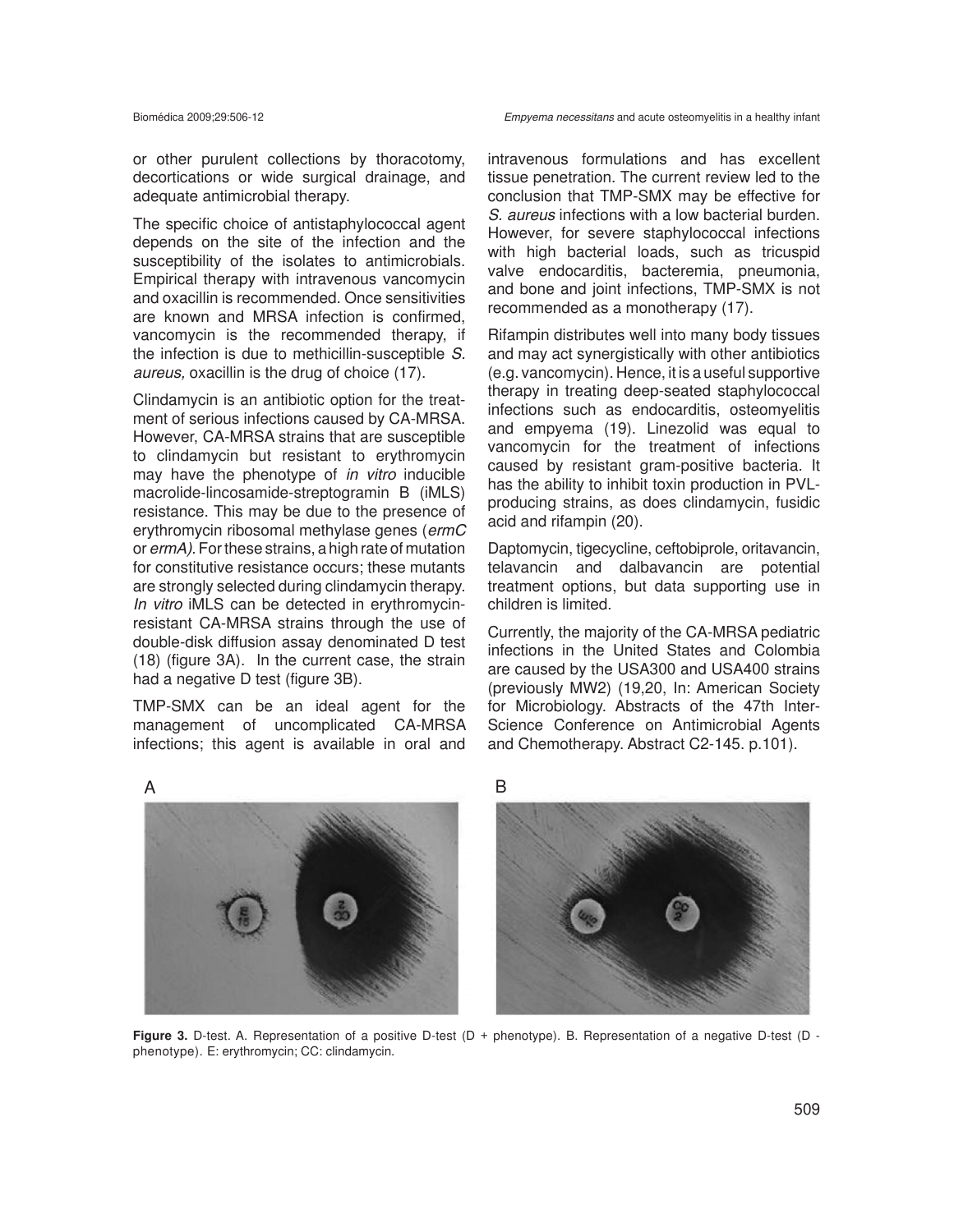CA-MRSA infections are widely disseminated in the world. The new strain causes a wide number of life-threatening infections (skin and soft tissue infections, necrotizing pneumonia, acute osteomyelitis, py omisitis, endocarditis and meningitis) in patients with no apparent risk factors for MRSA acquisition (21).

The prevalence of CA-MRSA varies geographically. According to a study in 2005 from the Center for Disease Prevention and Control, CA-MRSA comprised 8-20% of all MRSA isolates. An annual disease incidence of 25.7/100,000 was recorded in Atlanta, Georgia compared with a rate of 18/100,000 in Baltimore, Maryland. The incidence was higher among children <2 years old (22).

In Colombia, the first report of CA-MRSA was of two healthy adults who presented with severe skin and soft infections in 2005 (23). Subsequently, multiple cases of bloodstream and soft tissue infections were indentified in adults and children from Cali and Cartagena (American Society for Microbiology. In: Abstracts of the 47th Inter-Science Conference on Antimicrobial Agents and Chemotherapy. Abstract C2-145. p. 101).

In Houston, Texas, the number of CA-MRSA infections has increased markedly over the past decade. The most recent report from Division of Pediatrics Infectious Diseases, Department of Pediatrics, University of Texas Medical School at Houston showed that 67% of CA-MRSA infections among hospitalized children were abscesses and complicated pneumonias (24).

The capacity of CA-MRSA to cause severe infections is probably due to multiple cell surfaceassociated and secreted virulence factors. The Panton-Valentine leukocidin (PVL) induces polymorphonuclear cell death by necrosis or by apoptosis and it has been strongly associated with necrotizing pneumonia and osteomyelitis (25,26). The arginine catabolic mobile element (ACME) allows staphylococci to grow and survive within the host, whereas the oligopeptide permease (the second element of the ACME) contributes to nutrient uptake, quorum sensing, pheromone transport, chemotaxis, eukaryotic cell adhesion, binding of serum components,

and expression of virulence determinants (26). Enterotoxins K and Q (superantigens) lead to the typical clinical findings of CA-MRSA infections such as fever, hypotension, multiple organ failure and disseminated intravascular coagulation (26). The collagen adhesion protein leads to greater adherence to host tissue, especially collagen (11). Additionally, a group of secreted peptides in CA-MRSA have the ability to lyse human neutrophils, thereby compromising a major cellular defense against CA-MRSA (27).

The determinants of methicillin resistance in *S. aureus* are mediated by the gene *mecA*, which has been localized on the chromosome of *S. aureus*. The *mecA* gene encodes a penicillinbinding protein (PBP2a), which has low affinity for all beta-lactam antibiotics (28). The *mecA* gene is localized in a mobile genetic element called staphylococcal cassette chromosome (SCC). This element has been classified in six different types (I-VI) according with the combination of the chromosome recombinase genes (28). The type I, II and III *SCCmec* have been mainly described in nosocomial strains, whereas type IV, V and VI have been described in the CA-MRSA strains (28). Normally, the *SCCmec* IV-VII harbor lower determinants of resistance. This explains why CA-MRSA isolates remain susceptible to a wide range of antibiotics such as erythromycin, clindamycin, gentamycin, rifampin, TMP-SMX, vancomycin, and tetracycline.

Prevention is a powerful strategy, and recognition of a population at risk is the first step in control the emergence of this new threat. Most CA-MRSA infections have been identified in populations that have extreme physical contact such as kindergarten children, incarcerated or homeless people, intravenous drug users and athletes. Consequently, keeping skin injuries clean, short fingernails and changing personal hygiene materials may assist in the prevention of CA-MRSA infections (29,30).

A second strategy for individuals in a high risk environment is to bathe twice a week for 15 minutes in water with regular strength Clorox® (one teaspoon per gallon of water). This disinfectant appears to reduce rates of recurrent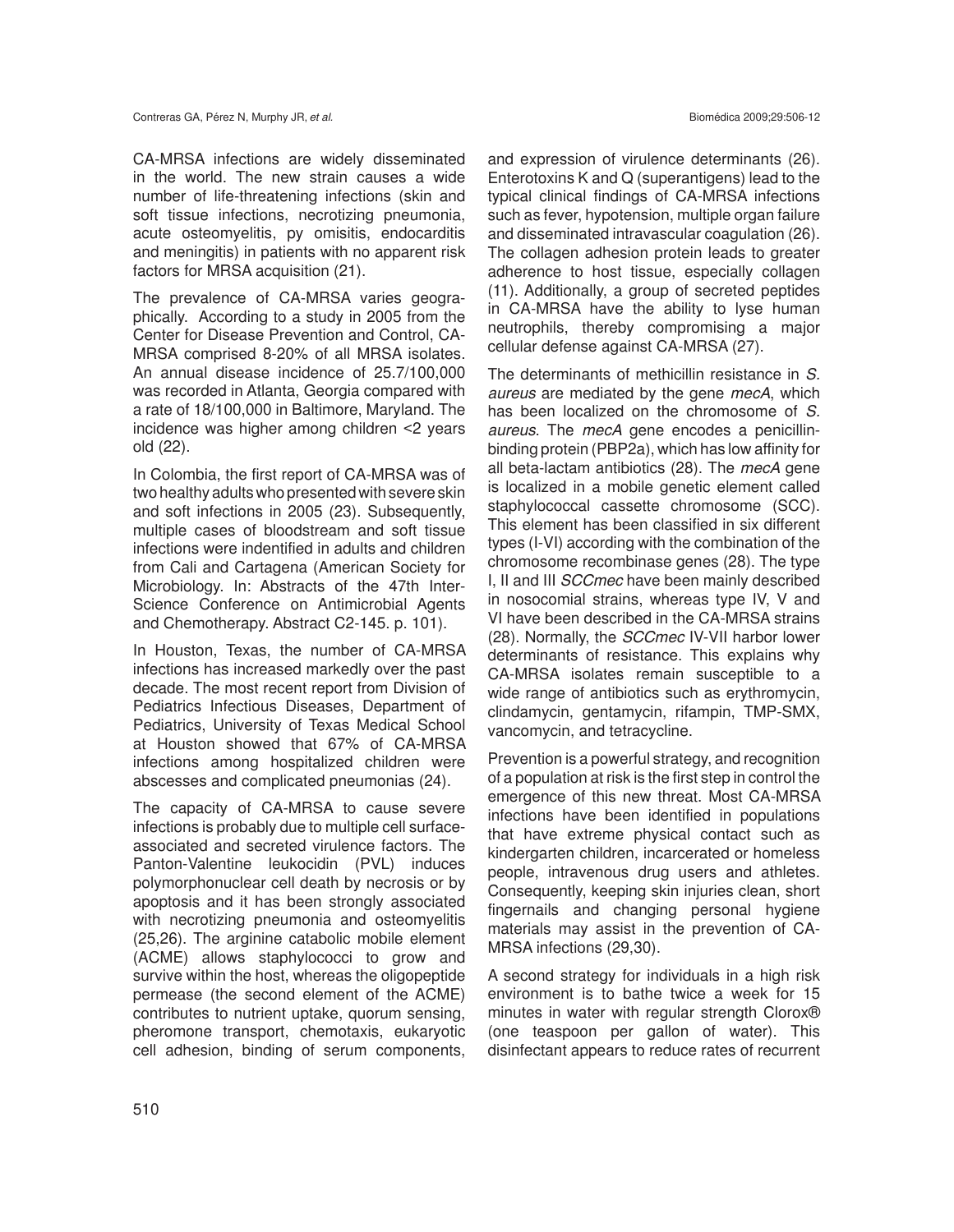infections in at-risk populations with a history of skin of soft tissue infections (29). Currently, CA-MRSA is not a reportable disease; however, if an outbreak is suspected, the serious nature of the disease recommends that public health authorities be alerted.

## **Conclusion**

CA-MRSA has emerged as an important pathogen that produces a significant number of severe infections with metastatic complications in otherwise healthy individuals. The management procedures include rapid diagnosis, appropriate incision and drainage (when needed) and vigorous antimicrobial therapy.

#### **Conflict of interest**

There are no conflicts of interest.

#### **Financial support**

No financial support

#### **References**

- 1. **Mizell KN, Patterson KV, Carter JE.** Empyema necessitatis due to methicillin-resistant *Staphylococcus aureus*: case report and review of the literature. J Clin Microbiol. 2008;46:3534-6.
- 2. **Freeman AF, Ben-Ami T, Schulman ST.** *Streptococcus pneumonia* empyema necessitatis. Infect Dis J. 2004;23:177-8.
- 3. **Ahmed SI, Gripaldo RE, Alao OA.** Empyema necessitans in the setting of pneumonia and parapneumonic effusion. Am J Med Sci. 2007;333:106-8.
- 4. **Denlinger CE, Egan TM, Jones DR.** Acquired systemicto-pulmonary arteriovenous malformation secondary to *Mycobacterium tuberculosis* empyema. Ann Thorac Surg. 2002;74:1229-31.
- 5. **Stallworth J, Mack E, Ozimek C.** Methicillin-resistant *Staphylococcus aureus* empyema necessitatis in an eight-month-old child. South Med J. 2005;98:1130-1.
- 6. **Moore FO, Berne JD, McGovern TM, Ravishankar S, Slamon NB, Hertzog JH.** Empyema necessitatis in an infant: a rare surgical disease. J Pediatr Surg. 2006;41:e5-7.
- 7. **Chen CJ, Huang YC, Chiu CH, Su LH, Lin TY.** Clinical features and genotyping analysis of community-acquired methicillin-resistant *Staphylococcus aureus* infections in Taiwanese children. Pediatr Infect Dis J. 2005;24:40-5.
- 8. **Ma XX, Galiana A, Pedreira W, Mowszowicz M, Christophersen I, Machiavello S,** *et al***.** Communityacquired methicillin-resistant *Staphylococcus aureus*, Uruguay. Emerg Infect Dis. 2005;11:973-6.

*Empyema necessitans* and acute osteomyelitis in a healthy infant

- 9. **Bratu S, Eramo A, Kopec R, Coughlin E, Ghitan M, Yost R,** *et al***.** Community-associated methicillin-resistant *Staphylococcus aureus* in hospital nursery and maternity units. Emerg Infect Dis. 2005;11:808-13.
- 10. **Alfaro C, Fergie J, Purcell K.** Emergence of communityacquired methicillin-resistant *Staphylococcus aureus* in complicated parapneumonic effusions. Pediatr Infect Dis J. 2005;24:274-6.
- 11. **Gonzalez BE, Hulten KG, Dishop MK, Lamberth LB, Hammerman WA, Mason EO Jr,** *et al***.** Pulmonary manifestations in children with invasive communityacquired *Staphylococcus aureus* infection. Clin Infect Dis. 2005;41:583-90.
- 12. **Musher DM, Lamm N, Darouiche RO, Young EJ**, **Hamill RJ**, **Landon GC,** *et al***.** The current spectrum of *Staphylococcus aureus* infection in a tertiary care hospital. Medicine (Baltimore).1994;73:186-208.
- 13. **Lesens O, Hansmann Y, Brannigan E, Remy V,Hopkins S, Martinot M,** *et al***.** Positive surveillance blood culture is a predictive factor for secondary metastatic infection in patients with *Staphylococcus aureus* bacteremia. J Infect. 2004;48:245-52.
- 14. **Abraham J, Mansour C, Veledar E, Khan B, Lerakis S.** *Staphylococcus aureus* bacteremia and endocarditis: the Grady Memorial Hospital experience with methicillinsensitive *S. aureus* and methicillin-resistant *S. aureus* bacteremia. Am Heart J. 2004;147:536-9.
- 15. **Valente AM, Jain R, Scheurer M, Fowler VG Jr, Corey GR, Bengur AR,** *et al***.** Frequency of infective endocarditis among infants and children with *Staphylococcus aureus* bacteremia. Pediatrics. 2005;115:e15-9.
- 16. **Grayson ML.** The treatment triangle for staphylococcal infections. N Engl J Med. 2006;355:724-7.
- 17. **Le J, Lieberman JM.** Management of communityassociated methicillin-resistant *Staphylococcus aureus* infections in children. Pharmacotherapy. 2006;26:1758- 70.
- 18. **Siberry GK, Tekle T, Carroll K, Dick J.** Failure of clindamycin treatment of methicillin-resistant *Staphylococcus aureus* expressing inducible clindamycin resistance in vitro. Clin Infect Dis. 2003;37:1257-60.
- 19. **Adra M, Lawrence KR.** Trimethoprim-sulfamethoxazole for treatment of severe *Staphylococcus aureus* infections. Ann Pharmacother. 2004;38:338-41.
- 20. **Dumitrescu O, Badiou C, Bes M, Reverdy ME, Vandenesch F, Etienne J,** *et al***.** Effect of antibiotics, alone and in combination, on Panton-Valentine leukocidin production by a *Staphylococcus aureus* reference strain. Clin Microbiol Infect. 2008;14:384-8.
- 21. **Chambers HF.** The changing epidemiology of *Staphylococcus aureus*? Emerg Infect Dis. 2001;7:178-82.
- 22. **Fridkin SK, Hageman JC, Morrison M, Sanza LT, Como-Sabetti K, Jernigan JA,** *et al***.** Methicillin-resistant